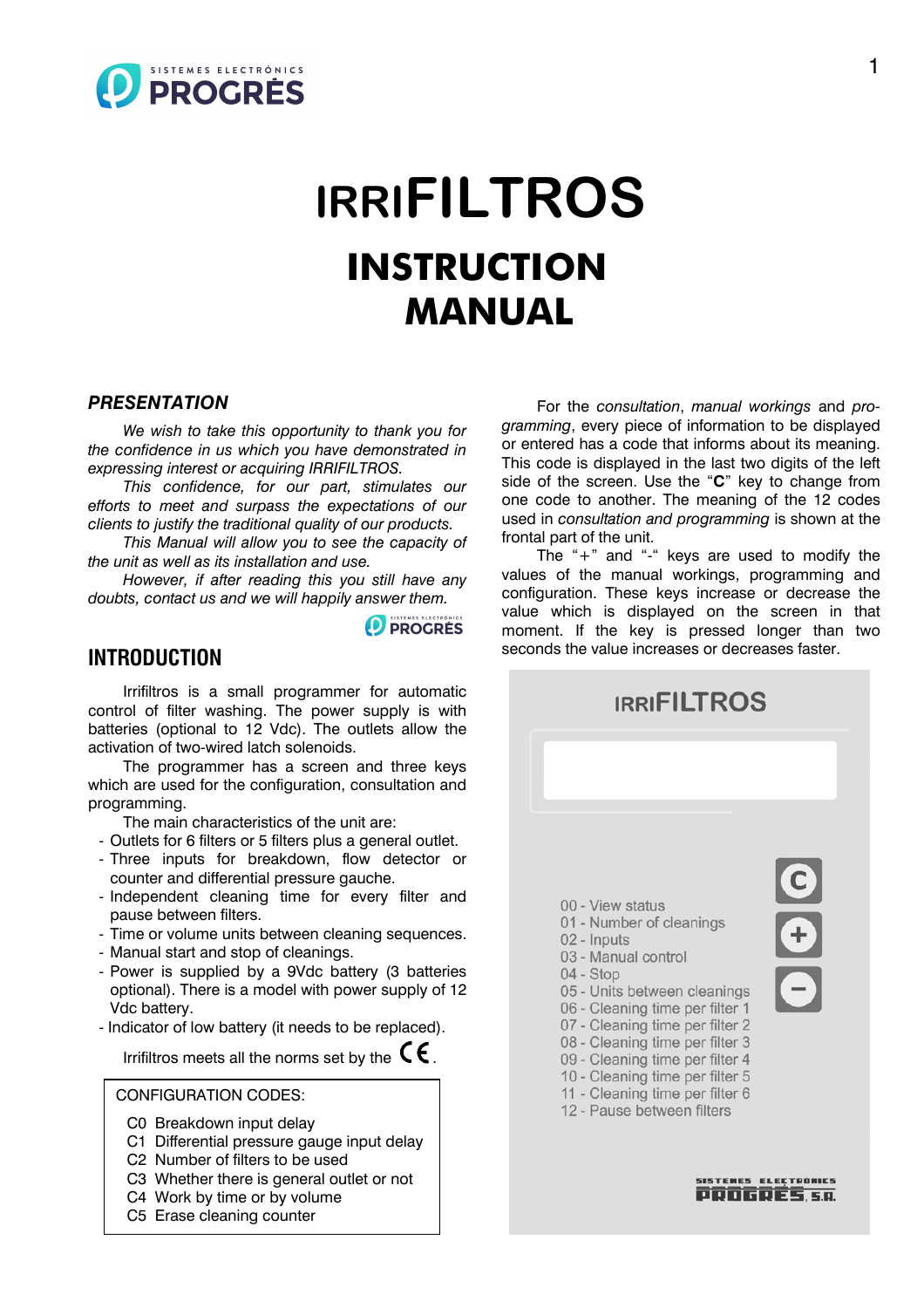## **CONSULTATION**

The first three codes of the unit correspond to *consultation* (codes from 0 to 2). All the necessary information about the state of the unit is displayed on this screen.

- Code 00: Corresponds to *view status* and it reflects the state of the unit at any moment.

If a cleaning is being carried out, the letters "LF" and the number of the filter, which is being cleaned, are displayed.

If it is between two cleanings, the time (in hours: minutes) or the volume units left until the next cleaning are displayed.

If it has been manually stopped, "STOP" is shown.

If it is stopped due to the activation of the breakdown input, "SP A" is displayed.

The upper line of the sixth digit of the screen is switched on when the battery is low and it needs to be replaced. The battery is tested after each deactivation by the controller.

- Code 01: This code shows the *number of cleanings*  carried out by the unit. When the cleaning counter reaches number 9999, it starts again at 0. In *configuration* it has to be set at 0 manually.
- Code 02: The state of the three digital *inputs* of the unit is shown here. From left to right, they correspond to the breakdown (input 1), flow detector or volume counter (input 2) and differential pressure gauge (input 3). A  $0$ <sup>"</sup> indicates that the input is not activated and a "1" indicates that it is activated.

## **MANUAL WORKINGS**

Codes 3 and 4 correspond to *manual control*. They allow us to start the cleaning, stop the unit, etc., manually.

- Code 03: This code allows us to activate or stop a cleaning manually. If a  $0$ " is displayed on the screen, it indicates that the unit is not carrying out a cleaning. If a "1" is displayed, it indicates that a cleaning is being carried out.

To start a cleaning: press the  $4$ <sup>+</sup> key and it will change from "0" to "1" on the screen. Then press ìCî to validate the cleaning start and change the code.

To stop a cleaning: press the "-" key and it will change from "1" to  $0$ " on the screen. Then press ìCî to validate the cleaning stop and change the code.

- Code 04: The unit can be stopped or reactivated with this code. If the unit is at STOP or SP A (manual stop or stop due to breakdown input) a ì1î will be displayed, and when the unit is available a "0" will be shown. No cleaning is started while the unit is at stop position.

To set the unit at STOP: Press the  $4+$ " key and it will change from "0" to "1". Then press "C" to validate and change the code.

To set the unit out of STOP: Press the "-" key and it will change from "1" to "0". Then press " $C$ " to validate and change the code.

#### **PROGRAMMING**

Codes 5 to 12 correspond to the programming values of the unit, units between cleanings, cleaning time per filter, etc.

- Code 05: The units that have to go by between two cleanings are to be entered here. If the unit is configured to work *by time*, the units will be in hours: minutes, up to 99 hours 59 minutes. The cleaning time between filters will only be decreased when the contact of input 2 (flow detector) is activated. If it is configured *by volume*, the units correspond to pulses received from the volume counter. The maximum number of volume units is 99999.
- Code 06: The cleaning time per filter 1 have to be indicated here. The maximum cleaning time is 999 seconds.
- Code 07: Cleaning time per filter 2.
- Code 08: Cleaning time per filter 3.
- Code 09: Cleaning time per filter 4.
- Code 10: Cleaning time per filter 5.
- Code 11: Cleaning time per filter 6.
- Code 12: *Pause between filters*. The pause seconds to be left between filters are programmed here.

#### **CONFIGURATION**

The parameters needed to adapt the unit to the necessities of the installation are to be entered in configuration. These parameters are: number of filters, whether we want to work by time or by volume, whether there is general outlet, delays in the input detection, etc.

The section of configuration is separated from the others and we access it by a combination of keys. A code is displayed on the last two digits on the left in order to relate the values shown on the screen with their meaning. This code is formed by a  $°C$  and a number. In configuration there are six codes.

Press "C" and "+" keys at the same time to access configuration. The  $C$ " key is used to change the code. The  $4$ <sup>\*</sup> and  $4$ <sup>\*</sup> keys are used to change the values of the different parameters. Press "C" and "-" at the same time to go back to consultation.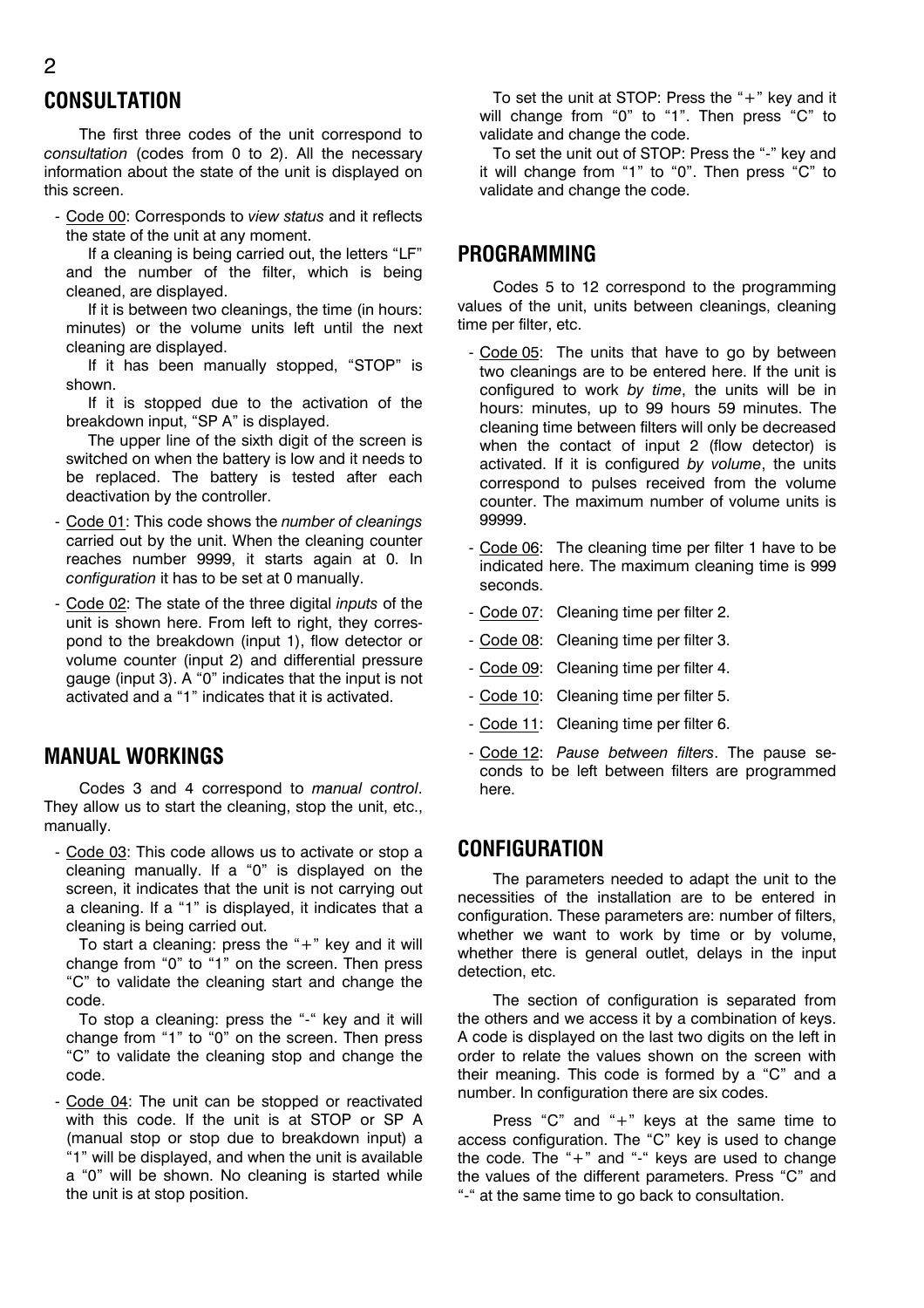The meaning of everyone of the codes is the following:

- Code C0: The desired delay for the breakdown input is entered here. This is the minimum time that the signal has to appear to be considered valid. The time is in seconds. This delay may be increased by a maximum of 15 seconds because of the internal working of the unit.
- Code C1: The desired delay for the input of the differential pressure gauge is entered here. The time is in seconds. This delay may be increased by a maximum of 15 seconds because of the internal working of the unit.
- Code C2: The number entered here indicates the quantity of filters that exist in the unit. The ma-

### **INPUTS AND OUTLETS**

ximum number will be 6, if a general outlet is not configured, or 5 if there is one.

- Code C3: A "0" in this code indicates that the unit does not have a general outlet. A "1" indicates that outlet 6 is going to be the general outlet.
- Code C4: A "0" in this code indicates that the unit is going to work by time. A  $i$ <sup>1</sup> indicates that it is going to work by volume.
- Code C5: It is used to erase the cleaning counter. A "1" is to be set in this section to erase it ( by means of the  $+$ " key) and the  $C$ " key is pressed to validate and change the code.



#### **INPUTS**

The unit has three digital inputs which are used to stop the cleaning when there is a *breakdown*, as *flow detector* or *volume counter* and to start cleanings by *differential pressure gauge*. The state of the inputs can be seen at code 02 which corresponds to *consultations*.

- Input 1: This input corresponds to BREAKDOWN. If the input is active longer than it was programmed at "configuration - code C0", it produces the immediate stop of the cleaning and the letters "SP A" are displayed on the screen. When a breakdown has taken place, no other cleaning is started until the unit is activated manually with the code 04. This input is only taken into account while the filter cleaning is being carried out, if the input is activated in the period *between cleanings*, it would not be taken into account.
- Input 2: This input changes its function according to the configuration of the unit, either by time or by volume. In the first case, the input is connected to the FLOW DETECTOR, in the second case to the VOLUME COUNTER.

When the unit works by time, the time between cleanings will not be decreased unless this input is connected. If it is disconnected while a cleaning is being carried out, this one will continue until it finishes. When the unit works by volume, the counter impulses must have a minimum time of 30 seconds between them. The impulse must persist a minimum of 15 seconds, otherwise the unit could not recognized.

Input 3: Corresponds to the DIFFERENTIAL PRESSU-RE GAUGE. If the input is active longer than it was programmed at "configuration - code C1", the unit starts a cleaning cycle (as long as the unit is not at stop or breakdown).

#### **OUTLETS**

The unit has 6 outlets to activate the two-wired "latch" solenoids. Every one of these outlets will correspond to a filter. If the unit is configured to have a *general outlet*, this one will be number 6. This outlet will be activated while the filter cleaning is taking place. The distance between the "latch" solenoids and the controller can not be superior to 1.5 m.